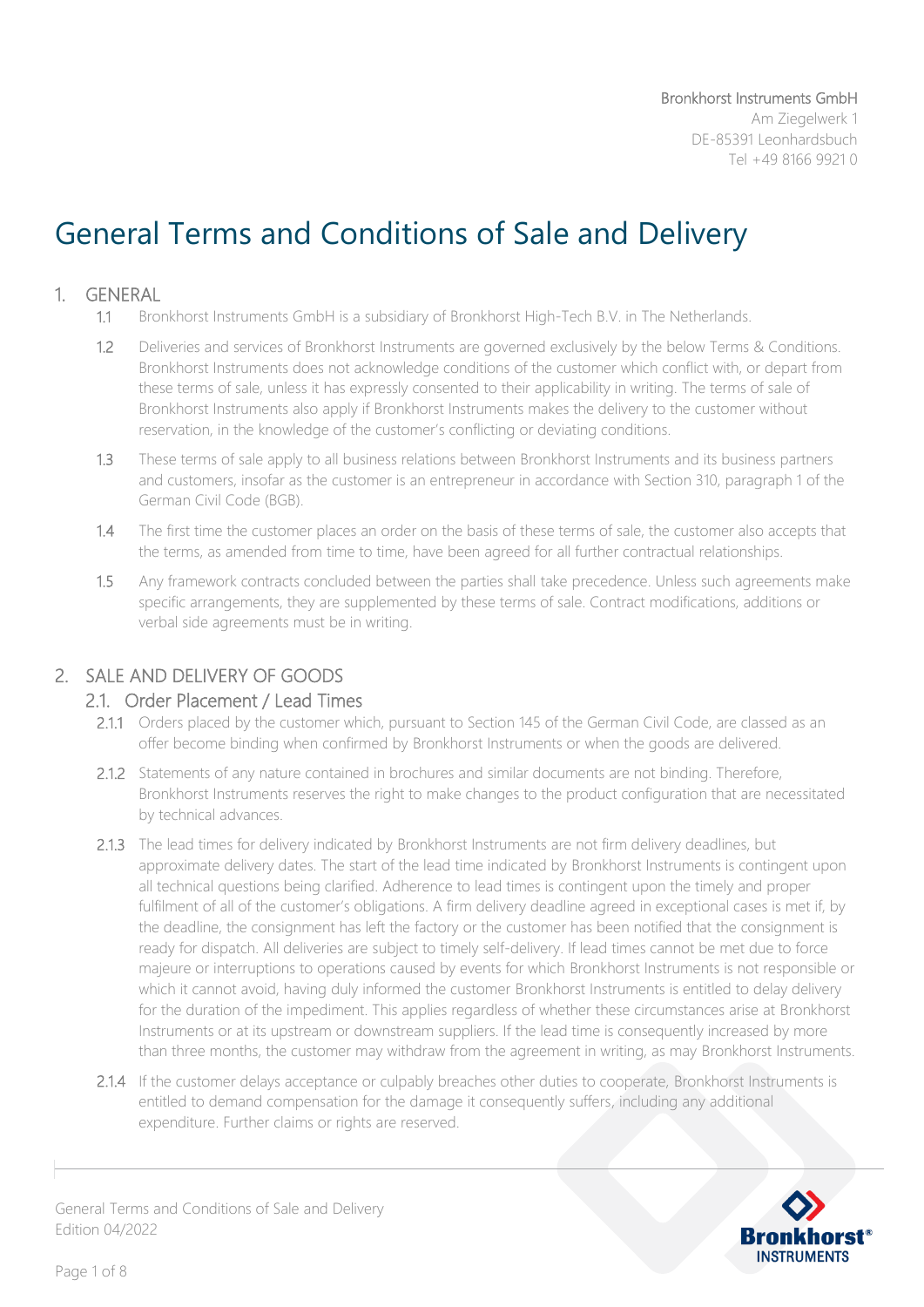2.1.5 Bronkhorst Instruments is entitled to make partial deliveries, provided this is acceptable to the customer.

## 2.2. Prices / Payment Terms

- 2.2.1 List prices are non-binding; only the prices quoted in the order confirmation from Bronkhorst Instruments are valid. These prices are ex works "FCA - Free Carrier", excluding packaging, which is invoiced separately. Statutory VAT is not included in the prices; the statutory VAT as applicable on the invoice date as indicated separately on the invoice.
- 2.2.2 Unless indicated otherwise on the order confirmation, all payments are due, in full, within 30 days of the invoice date, and must be made in the agreed currency. The purchase price must be paid by transfer or by crossed check, unless otherwise agreed in writing. The criterion for timely payment is the date on which Bronkhorst Instruments' account is credited. The customer is in default, without the need for a reminder, if payment is not made within 30 days after the invoice date. In this event, it owes late payment interest of 8 percentage points above the base rate at the time in question. Discounts may only be deducted if separately agreed in writing. The legal provisions on default are unaffected.
- 2.2.3 The customer only has rights of set-off if its counterclaims have been established by law, are undisputed, or have been acknowledged by Bronkhorst Instruments. Moreover, the customer is only authorised to exercise a right of retention if its counterclaim is based on the same contractual relationship.
- 2.2.4 Should circumstances become known after the conclusion of the contract which are apt to diminish the customer's creditworthiness and jeopardise Bronkhorst Instruments' claims on the customer, all claims will be immediately due, regardless of payment terms granted or the period of validity of accepted bills of exchange. Furthermore, in such circumstances Bronkhorst Instruments is entitled to make outstanding deliveries contingent upon collateral or to withdraw from the agreement and/or demand compensation. The rights of use to the software made available to the customer will lapse.
- 2.2.5 When deliveries from one EU member state to another are invoiced, the VAT rules set out in Directive 2006/112/EC as amended from time to time apply, unless contradicted by national law.

## 2.3. Transfer of Risk / Packaging

- 2.3.1 Unless the order confirmation indicates otherwise, delivery is agreed as ex works "FCA Free Carrier". If the customer wishes, Bronkhorst Instruments will take out transport insurance to cover the delivery; any resulting costs are borne by the customer. If the loading or carriage of the goods is delayed for reasons for which the customer is responsible, Bronkhorst Instruments is entitled to store the goods at the customer's expense and risk and to take all measures it deems conducive to the receipt of the goods at the customer's expense and risk. The same applies if delivery of goods that are ready for dispatch is not requested within a reasonable period.
- 2.3.2 Separate agreements apply to the acceptance of return packaging.

## 2.4. Liability for Defects / Liability on other Grounds

- 2.4.1 The goods are contractually compliant if, at the time of transfer of risk, they match or differ only negligibly from the agreed specification.
- 2.4.2 In order to make a claim for defects, the customer must have properly fulfilled its obligations to inspect and give notice of defects pursuant to Section 377 of the German Commercial Code (HGB). The customer inspects the delivered products upon receipt, or at the latest within three working days of receipt, for visibly apparent transit damage and for consistency with the ordered quantity and ordered type. If the customer discovers a hidden defect or another defect which was not apparent during the incoming goods inspection, the customer will notify Bronkhorst Instruments of this at once, at the latest within two working days of its discovery.
- 2.4.3 In the event of complaints, the customer must allow Bronkhorst Instruments the opportunity to inspect the goods. If the inspection takes place at the location where the goods are installed, the customer must ensure that there are no circumstances which, in the opinion of Bronkhorst Instruments, could pose a risk to the health or life of its employees. At the request of Bronkhorst Instruments, the customer must send in the rejected goods, or a sample of those goods, at its own risk. For each product for return a completely filled-in

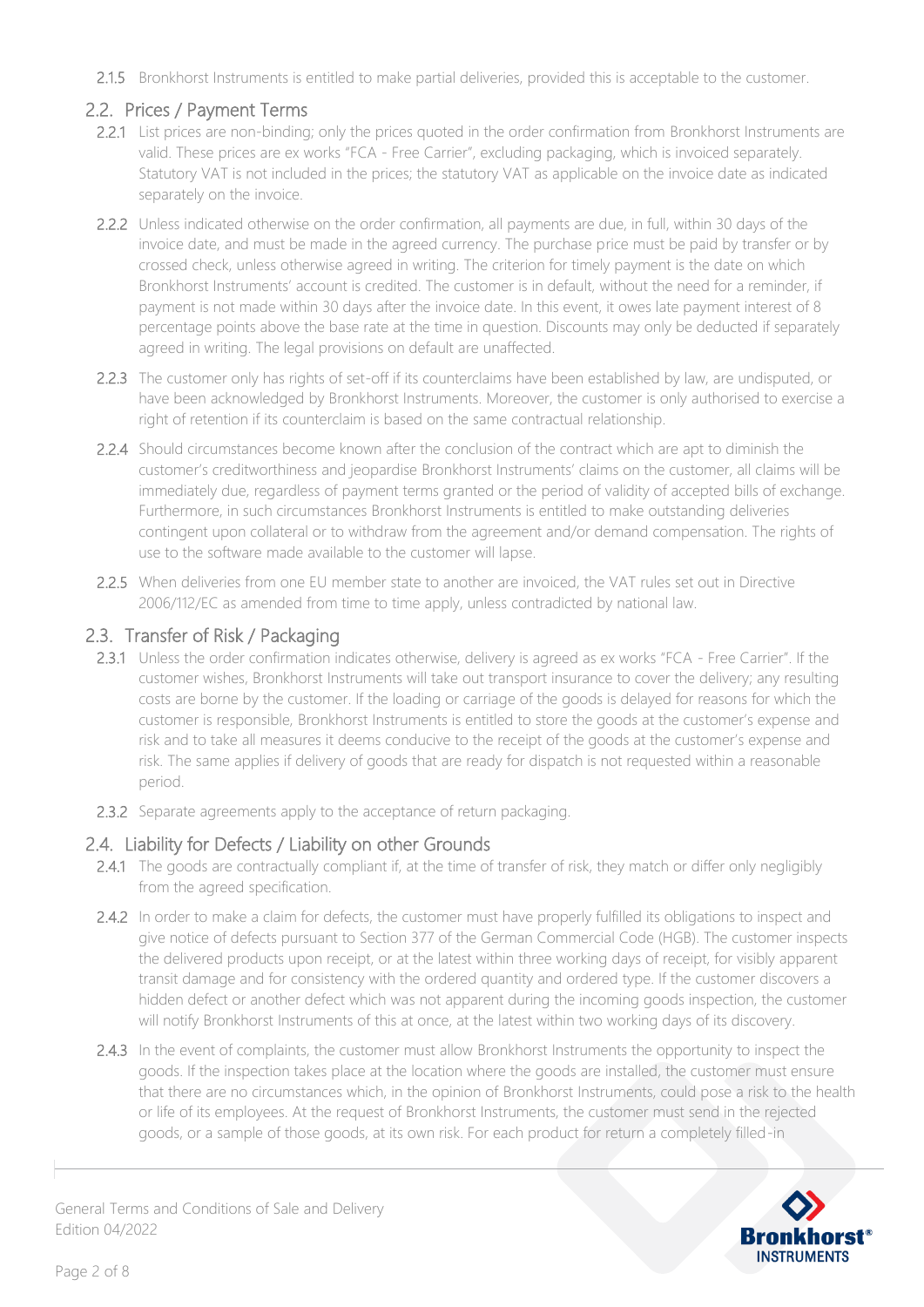decontamination declaration must be attached along with the shipping documents to the outside of the packaging, where they are freely accessible. Unless a special agreement has been made, the customer pays the shipping costs. The rejected goods must be returned in appropriate packaging. Should the complaints be unjustified, the customer must also pay the costs of inspecting the goods.

- 2.4.4 If the purchased item is defective, Bronkhorst Instruments is entitled, at its discretion, to rectify the defect or to deliver a new product that is free of defects. Should the subsequent performance be unsuccessful, the customer is entitled, at its discretion, to demand dissolution, a price reduction or, subject to the agreements below, compensation. Defective goods must be returned before a replacement delivery is made, unless Bronkhorst Instruments waives this requirement, in writing.
- 2.4.5 Bronkhorst Instruments is liable for defects of quality or title in accordance with the legal provisions, provided the customer makes claims for compensation for a defect which are based on intent or gross negligence, including intent or gross negligence on the part of representatives or agents of Bronkhorst Instruments. To the extent that Bronkhorst Instruments is not accused of an intentional breach of contract, liability for compensation is limited to foreseeable damage that typically occurs. In addition, Bronkhorst Instruments is liable for any culpable breach of material contractual obligations, i.e. obligations the discharge of which is an essential prerequisite for the fulfilment of the contract and which the customer should generally expect to be fulfilled; in this case, Bronkhorst Instruments' liability for compensation is also limited to foreseeable damage that typically occurs.
- 2.4.6 The warranty obligation lapses if the delivered goods have been changed or modified in any way by third parties or if the customer does not promptly fulfil our request to return the rejected item.
- 2.4.7 The period of limitation for claims for defects is twelve months, calculated from the time of transfer of risk. If Bronkhorst Instruments has maliciously concealed the defect, the customer's claims for maliciously concealed defects become time-barred within twelve months of the customer gaining knowledge of the defect. Reworks and replacement deliveries do not restart the period of limitation. Longer, mandatory legal periods of limitation are unaffected, as are mandatory further provisions regarding the suspension of expiry (e.g. Section 445b of the BGB), interruption and recommencement of limitation periods. The customer's other rights on account of culpable breach of material contractual obligations become time-

barred within two years, as soon as the customer has become aware of the circumstances justifying the claim and of Bronkhorst Instruments' responsibility for the breach.

- 2.4.8 The customer is responsible for the installation/dismantling of the goods in its systems, machines, equipment, etc. Bronkhorst Instruments accepts no liability for damage caused by incorrect installation/ dismantling.
- 2.4.9 In the case of goods sold as declassified material, the reasons for declassifying the goods do not constitute grounds for the customer to make any claims for defects.
- 2.4.10 Unless agreed otherwise above, liability is excluded. In particular, Bronkhorst Instruments accepts no further liability to pay compensation, regardless of the legal nature of the claim made. This applies in particular to claims for compensation due to negligence in contracting, due to other breaches of duty, or due to fraudulent claims made for compensation for damages pursuant to Section 823 of the BGB. Liability on account of culpable injury to life, limb or health is unaffected, as is mandatory liability under German product liability law.

## 2.5. Retention of Title

- 2.5.1 All delivered products remain the property of Bronkhorst Instruments until all claims against the customer from the delivery contract have been met in full. This also applies to future and conditional claims, such as acceptor's bills. Bronkhorst Instruments is entitled to assign all claims.
- 2.5.2 In the event of a breach of contract by the customer, in particular in the case of default on payment, Bronkhorst Instruments is entitled to take back the purchased product. The act of taking back the purchased product by Bronkhorst Instruments dissolves the contract. After taking back the purchased product, Bronkhorst Instruments is authorised to sell it. The proceeds of any such sale are offset against the customer's liabilities, after deducting reasonable selling costs.

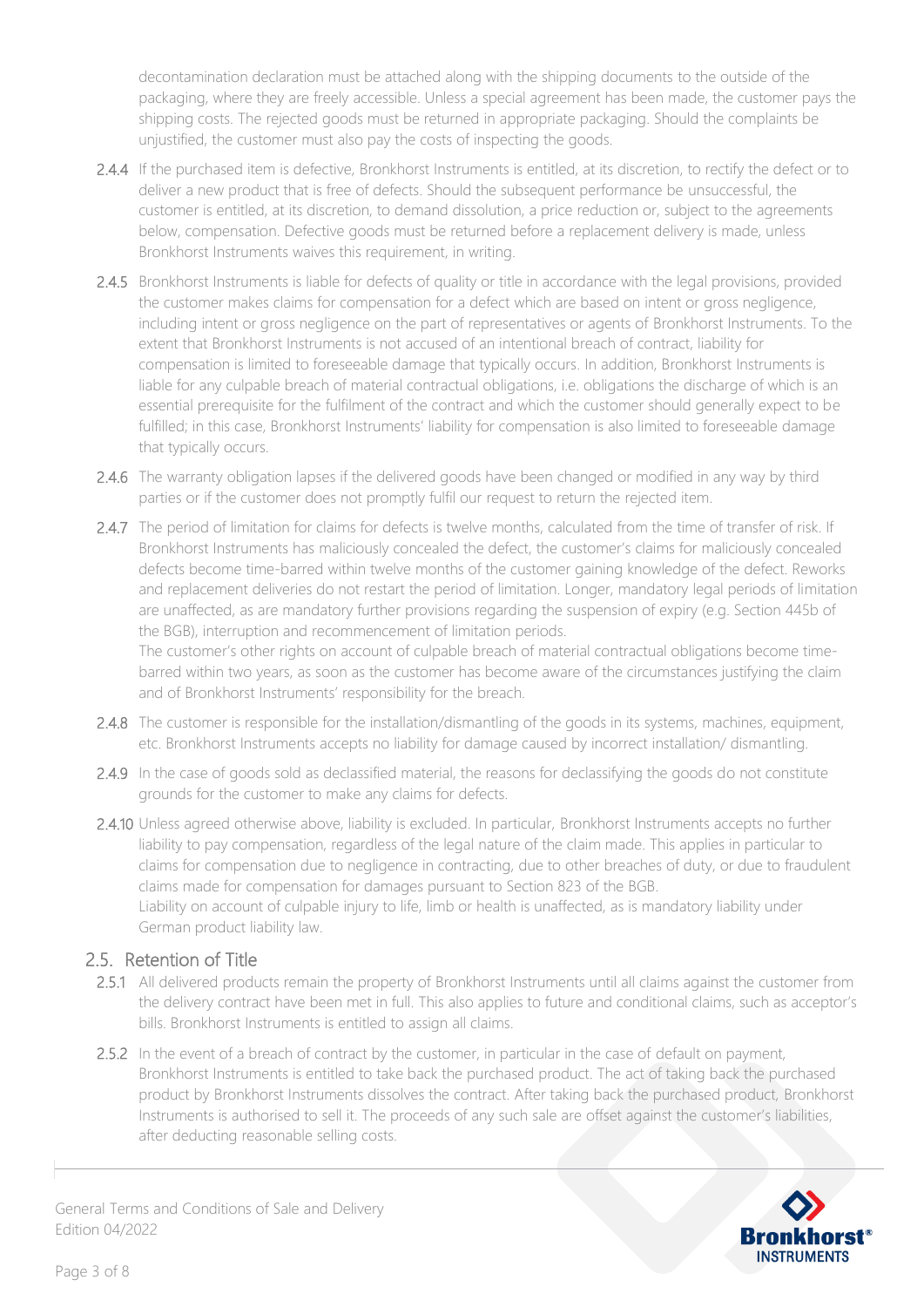- 2.5.3 The customer is obliged to handle the delivered goods with care. In particular, it is obliged to adequately insure them, at its expense, against fire and water damage and theft, at their reinstatement value. The customer must promptly undertake any necessary maintenance and inspection work, at its expense.
- 2.5.4 The customer may only resell reserved goods in the ordinary course of its business and subject to its normal terms of business, and provided it is not in default. The customer is not entitled to otherwise dispose of the goods; in particular it may not transfer them by way of guarantee, or pledge them. The customer's claims from the resale of the reserved goods are assigned here and now to Bronkhorst Instruments, in the final invoice amount (including VAT). The customer is entitled to collect claims from resale. Bronkhorst Instruments' authority to collect the claim is unaffected. However, Bronkhorst Instruments undertakes not to collect the claim provided the purchaser fulfils its payment obligations from the proceeds collected, does not default on payment and, in particular, provided no composition or insolvency proceedings have been instituted and the purchaser has not ceased making payments. Should this be the case, Bronkhorst Instruments may require the purchaser to inform it of the assigned claims, provide all information necessary for their collection, hand over the related documents, and notify the debtors (third parties) of the assignment.
- 2.5.5 The processing or transformation of the reserved goods is undertaken for Bronkhorst Instruments as the manufacturer. Bronkhorst Instruments immediately becomes the owner of the new or transformed product. Should this not be possible for legal reasons, Bronkhorst Instruments and the customer agree that Bronkhorst Instruments will become the joint owner of the new product at all times during processing or transformation, in the ratio of the value of the purchased product (invoice total, including VAT) to the other processed objects at the time of processing. The customer stores the new or transformed product for Bronkhorst Instruments, free of charge, with the care of a prudent businessman. The same provisions apply to the product created by processing as to the purchased product delivered under reservation of title.
- 2.5.6 If the purchased product is combined or inseparably mixed with other objects not belonging to Bronkhorst Instruments, the latter becomes joint owner of the new product in the ratio of the value of the purchased product (invoice total, including VAT) to the other combined or inseparably mixed objects at the time they were combined or mixed. If the product is combined or mixed in such a way that the purchaser's object must be regarded as the main product, it is agreed that the customer will transfer proportionate joint ownership to Bronkhorst Instruments. The customer stores the solely or jointly owned product for Bronkhorst Instruments free of charge.
- 2.5.7 If the realisable value of all the securities furnished for Bronkhorst Instruments exceeds Bronkhorst Instruments' claim by more than 10%, at the customer's request Bronkhorst Instruments will release the surplus securities. Bronkhorst Instruments decides which securities to release.
- 2.5.8 The customer must inform Bronkhorst Instruments at once, in writing, of any attachment or other impairments by third parties.
- 2.5.9 The customer bears the costs of fulfilling the aforementioned obligations to cooperate with the pursuit of all the rights arising from reservation of title, and all outlays incurred in order to store and conserve the goods.

#### 2.6. Non-Assignment Clause

Claims arising from the contractual relationship between Bronkhorst Instruments and the customer may not be assigned to third parties, in whole or in part, without the prior consent of Bronkhorst Instruments.

## 2.7. Sample Deliveries

Sample deliveries are governed exclusively by the following provisions:

- 2.7.1 Sample deliveries are made only if agreed beforehand.
- 2.7.2 Depending on what has been agreed, sample deliveries are either free or paid.
- 2.7.3 Unless expressly agreed otherwise, delivery is agreed as ex works "FCA Free Carrier". During the trial period, the customer is entitled to return the goods to Bronkhorst Instruments at any time, at its own expense and risk. For each product for return a completely filled-in decontamination declaration must be attached along with the shipping documents to the outside of the packaging, where they are freely accessible.

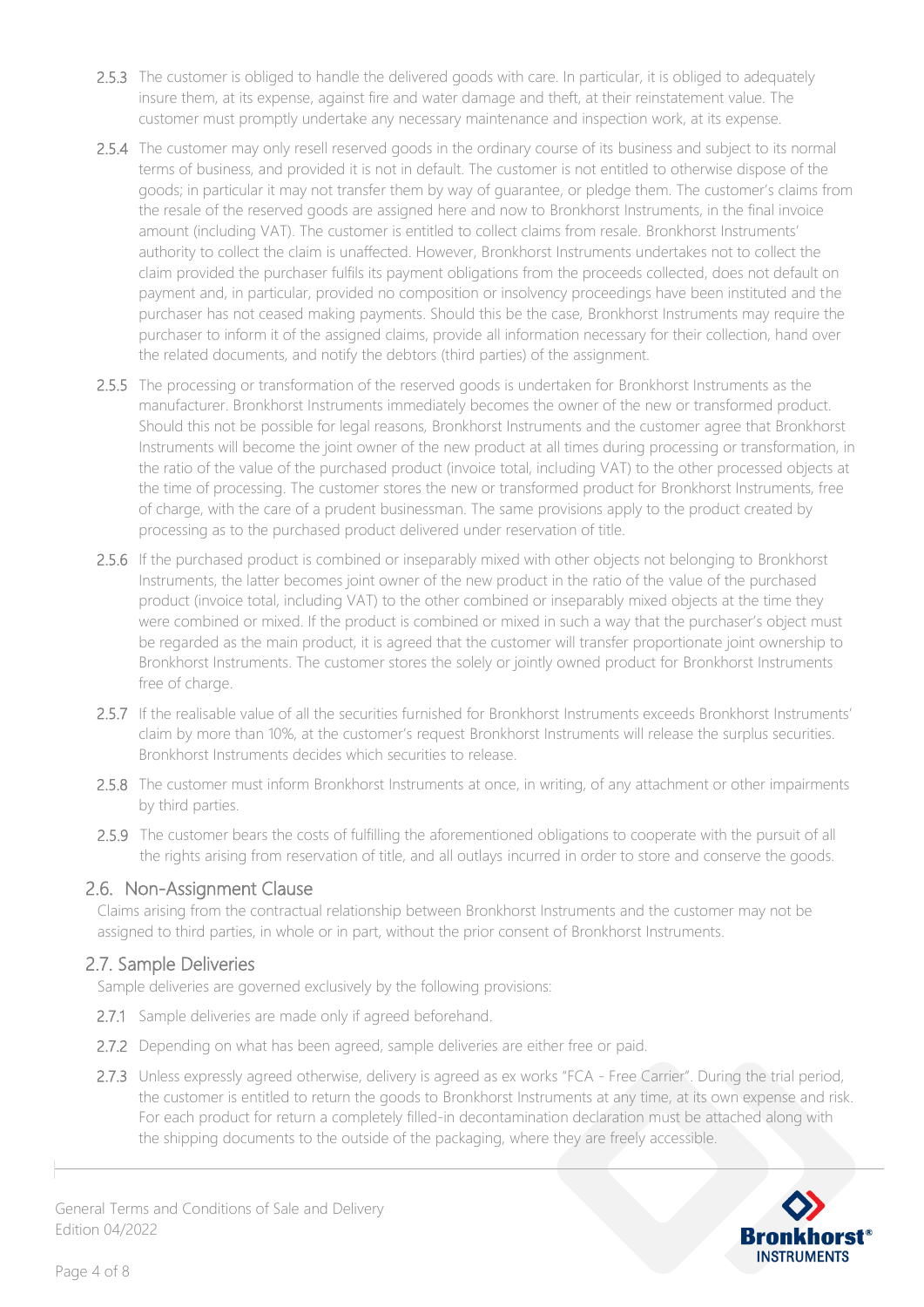- 2.7.4 During the trial period, the customer is liable in accordance with the legal provisions.
- 2.7.5 During the trial period, Bronkhorst Instruments is liable for compensation only insofar as it, or its agents: - have acted with intent or in a grossly negligent manner or
	- have culpably breached material contractual obligations.

Material contractual obligations are obligations the discharge of which is an essential prerequisite for the fulfilment of the contract and which the customer should generally expect to be fulfilled.

In both cases, Bronkhorst Instruments' liability is also limited to foreseeable damage that typically occurs.

- 2.7.6 Bronkhorst Instruments retains full title to sample goods delivered. The provisions in 2.5 (Retention of Title) 2.5.1 to 2.5.3 and 2.5.5 to 2.5.9 also apply.
- 2.7.7 If the sample goods delivered are returned, any payment previously made by the customer will be credited to the customer unless Bronkhorst Instruments has monetary claims on the customer, irrespective of the legal grounds of those claims. In this case, Bronkhorst Instruments may offset any payment made against the amount due from the customer.
- 2.7.8 If the customer keeps a product beyond the agreed trial period, this will constitute the customer's automatic acceptance to purchase same and, in the case of software, the acceptance of, and agreement to pay for, the related licence.

### 2.8. Copyright / Equivalent Property Rights

Bronkhorst Instruments holds all the industrial property rights with respect to the products it supplies. Bronkhorst Instruments retains title to and copyright on figures, drawings, calculations and other documents. This also applies to documents marked as "confidential". The customer must obtain the express written permission of Bronkhorst Instruments before sharing these with third parties. The customer is not permitted to remove mentions of existing industrial property rights from any software also supplied or products or accompanying materials, or to modify such mentions.

### 2.9. Software / Accompanying Material

If Bronkhorst Instruments supplies software for programming the customer's interface and/or other accompanying material in addition to the products it has manufactured, the following additional provisions apply:

- 2.9.1 Subject to the complete fulfilment of all of its obligations towards Bronkhorst Instruments arising from the delivery contract, Bronkhorst Instruments grants the customer the right to use the software for an indefinite period. Should the contractual relationship end, the customer's right of use will lapse.
- 2.9.2 The right to use the software is not exclusive to the customer and the customer may not transfer it to third parties. The customer is obliged to take suitable precautions to prevent unauthorised third-party access to the software.
- 2.9.3 The customer is not permitted to copy, reproduce, translate, adapt, disassemble, decompile, imitate or modify the software made available by Bronkhorst Instruments without the prior, written permission of Bronkhorst Instruments. This does not include the creation of a back-up copy, which must be marked as such. If and insofar as the customer is entitled under or required by mandatory legal provisions to undertake one of the aforementioned measures, the customer will, as a matter of priority, allow Bronkhorst Instruments the opportunity to perform these actions in return for payment of a reasonable fee.
- 2.9.4 The purchaser may not copy, reproduce or share with third parties the accompanying material made available without the prior, written permission of Bronkhorst Instruments. Should the contractual relationship end, Bronkhorst Instruments reserves the right to demand the return of the documents it has provided.
- 2.9.5 Bronkhorst Instruments expressly reserves the right to furnish the software provided with a technical security feature. The client is not permitted to remove or circumvent this. If the addition of a security feature prevents the client from creating a backup copy of the software, Bronkhorst Instruments will provide the client with another copy, at Bronkhorst Instruments' expense, provided the client demonstrates that the original copy has been damaged, destroyed or lost.

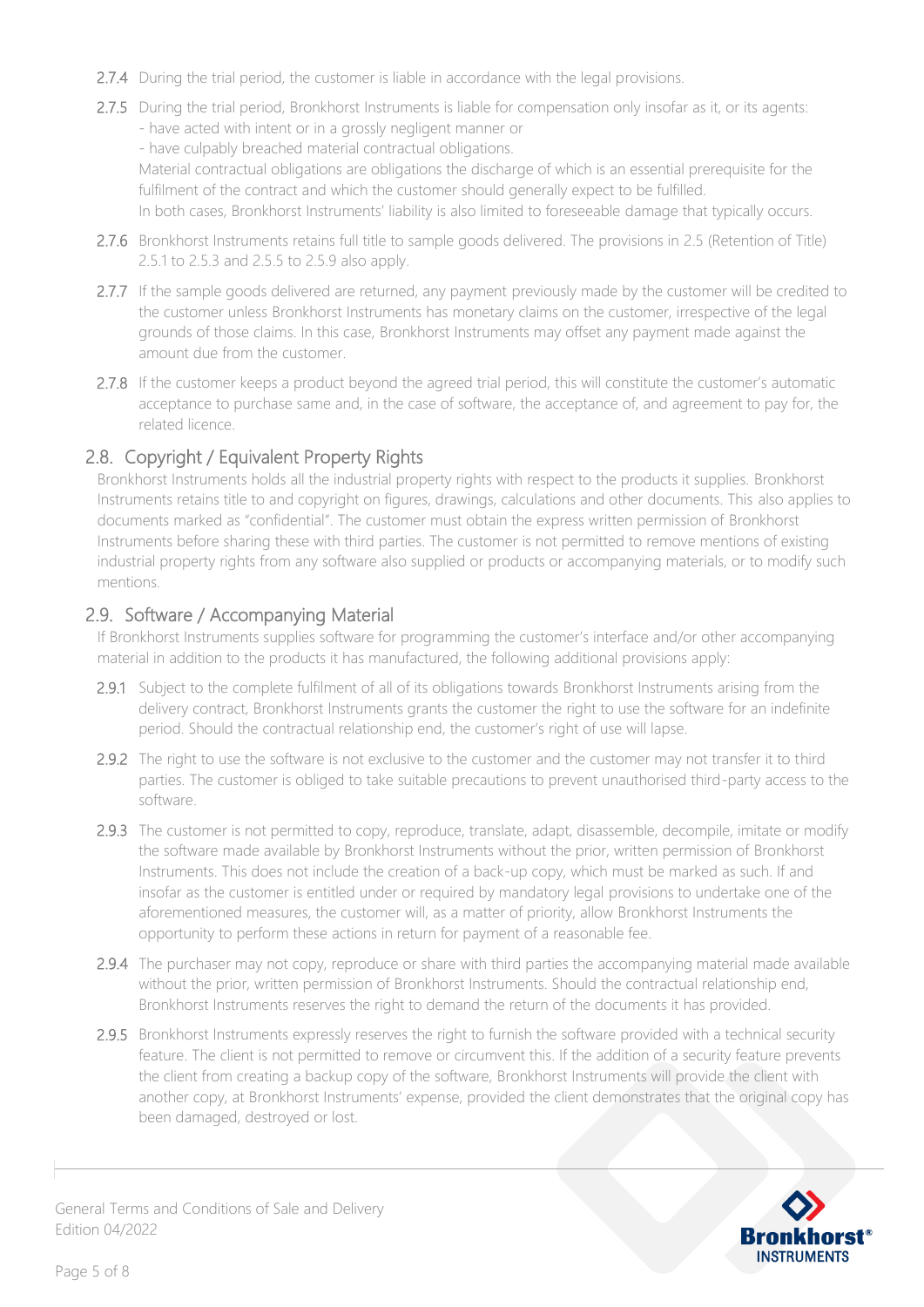2.9.6 In the event that claims are asserted by third parties which restrict or preclude the use of the software within the scope defined in the contract, the customer must inform Bronkhorst Instruments about the claims without delay, i.e. within 3 working days of gaining knowledge of them. Bronkhorst Instruments independently mounts a defence against such third-party claims. However, the customer provides Bronkhorst Instruments with the necessary support, information and authorities to undertake the aforementioned actions.

## 2.10. Export Certificate

If a customer who is located outside the Federal Republic of Germany collects goods and transports or ships them to another European country or a third country, the customer must furnish Bronkhorst Instruments with the export certificate required for tax purposes. If this certificate is not provided, the customer must pay the VAT on the invoice amount for the deliveries at the rate applicable in the Federal Republic of Germany.

## 3. GENERAL SERVICES

## 3.1. General Range of Services

Bronkhorst Instruments' general range of services encompasses, in particular, the following payable services which are carried out at the customer's request:

- Modifications or adjustments to calibration and valve settings;

- General maintenance and fault repair work after the expiry of the statutory warranty period.

Bronkhorst Instruments is under no obligation to follow the customer's instructions when performing services. Should it nonetheless follow them, any additional costs this may incur will be invoiced to the customer.

Bronkhorst Instruments retains ownership of replacement parts installed during maintenance and fault repair work until all of its claims against the customer have been completely satisfied.

## 3.2. Liability

- 3.2.1 If a replacement part installed by Bronkhorst Instruments is defective, Bronkhorst Instruments is entitled, at its discretion, to rectify the defect or to deliver a new replacement part that is free of defects. Should the subsequent performance be unsuccessful, the customer is entitled to demand dissolution, a price reduction or, subject to the agreements below, compensation. Defective goods must be returned before a replacement delivery is made, unless Bronkhorst Instruments waives this requirement, in writing. Bronkhorst Instruments is liable for defects of quality or title in accordance with the legal provisions, provided the customer makes claims for compensation for a defect which are based on intent or gross negligence, including intent or gross negligence on the part of representatives or agents of Bronkhorst Instruments. To the extent that Bronkhorst Instruments is not accused of an intentional breach of contract, liability for compensation is limited to foreseeable damage that typically occurs.
- 3.2.2 In addition, Bronkhorst Instruments is liable for any culpable breach of material contractual obligations, i.e. obligations the discharge of which is an essential prerequisite for the fulfilment of the contract and which the customer should generally expect to be fulfilled; in this case, Bronkhorst Instruments' liability for compensation is also limited to foreseeable damage that typically occurs.
- 3.2.3 In the event of complaints, the customer must allow Bronkhorst Instruments the opportunity to inspect the goods. If the inspection takes place at the location where the goods are installed, the customer must ensure that there are no circumstances which, in the opinion of Bronkhorst Instruments, could pose a risk to the health or life of its employees. At the request of Bronkhorst Instruments, the customer must send it the rejected goods, or a sample of those goods, at its own risk. For each product for return a completely filled-in decontamination declaration must be attached along with the shipping documents to the outside of the packaging, where they are freely accessible. Unless a special agreement has been made, the customer pays the shipping costs. The rejected goods must be returned in appropriate packaging. Should the complaints be unjustified, the customer must also pay the costs of inspecting the goods.
- 3.2.4 The warranty obligation lapses if the delivered goods have been changed or modified in any way by third parties or if the purchaser does not promptly fulfil our request to return the rejected item.

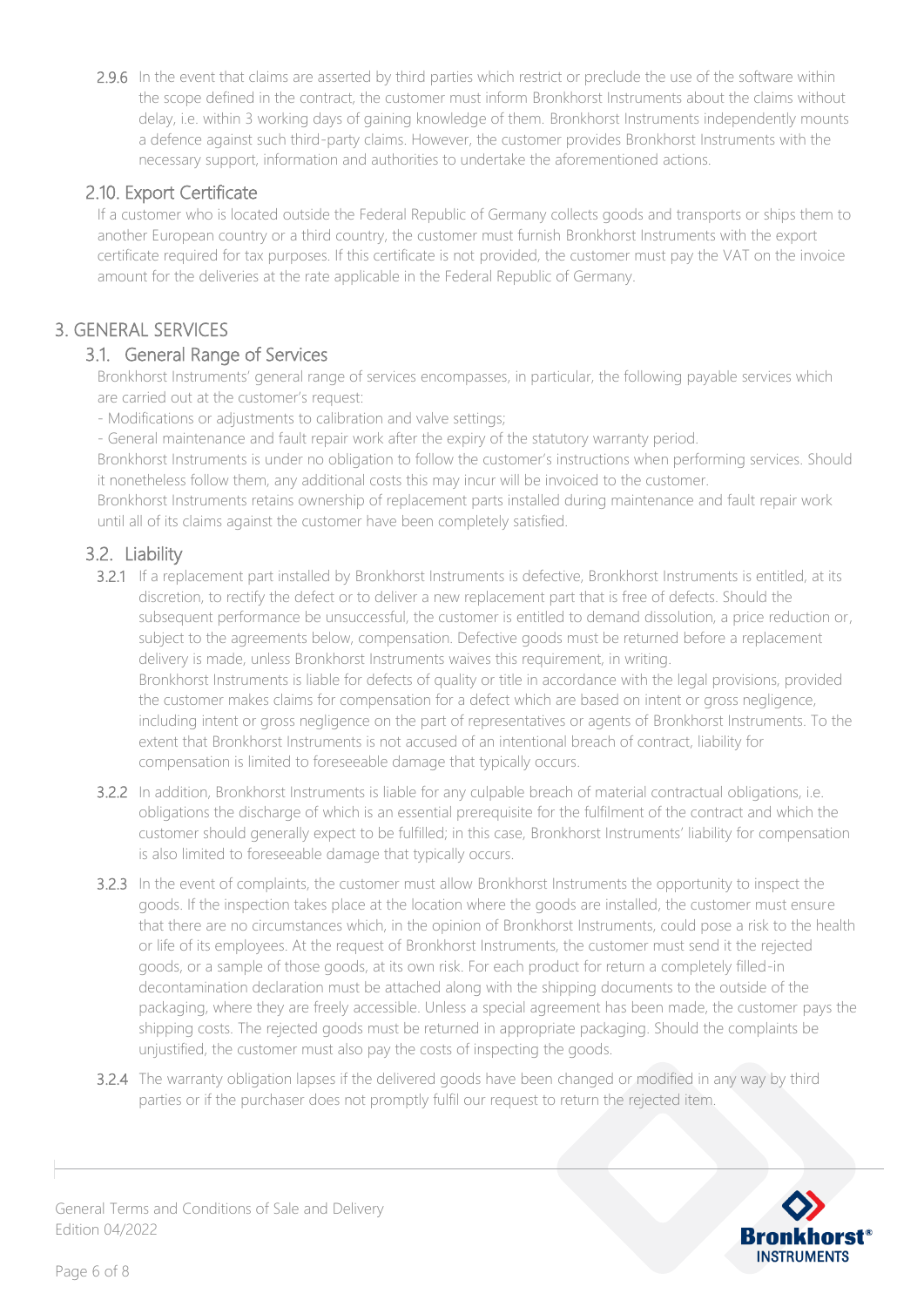3.2.5 The period of limitation for claims for defects is twelve months, calculated from the time of transfer of risk. If Bronkhorst Instruments has maliciously concealed the defect, the customer's claims for maliciously concealed defects become time-barred within twelve months of the customer gaining knowledge of the defect. Reworks and replacement deliveries do not restart the period of limitation. Longer, mandatory legal periods of limitation are unaffected, as are mandatory further provisions regarding the suspension of expiry (e.g. Section 445b of the BGB), interruption and recommencement of limitation periods.

The customer's other rights on account of culpable breach of material contractual obligations also become time-barred within one year, as soon as the customer has become aware of the circumstances justifying the claim and of Bronkhorst Instruments' responsibility for the breach.

3.2.6 Unless agreed otherwise above, liability is excluded. In particular, Bronkhorst Instruments accepts no further liability to pay compensation, regardless of the legal nature of the claim made. Liability on account of culpable injury to life, limb or health is unaffected, as is mandatory liability under German product liability law.

## 4. CONFIDENTIALITY

- 4.1 The customer is obliged to treat the conclusion of the contract as confidential. All commercial and technical details (including drawings, models, moulds, templates, software and know-how) as well as operational processes of which it has gained knowledge as a result of its business relationship with Bronkhorst Instruments must be kept confidential as trade secrets (Section 2 of the German Trade Secrets Act, GeschGehG) for as long as they are not public knowledge.
- 4.2 The confidentiality obligation applies beyond the end of the contract, for a period of two years.
- 4.3 The customer must contractually impose the same confidentiality obligation upon its employees or other agents.

### 5. CODE OF CONDUCT

Bronkhorst Instruments expects the customer to adhere to the following basic principles:

- 5.1 The customer observes and protects the globally applicable requirements on the protection of human rights, as fundamental and universal provisions. In particular, this means that the customer does not use either forced labour or child labour. The customer abides by the 138 requirements of the ILO Convention on the legal minimum age for the employment of children.
- 5.2 The customer does not discriminate against anyone on the grounds of ethnic or national affiliation, race, gender, religion, ideology, age, disability, sexual orientation or other legally protected traits, unless otherwise required by mandatory law.
- 5.3 The customer takes responsibility with regard to environmental concerns and abides by all the legal provisions on the environment and sustainability. It makes sparing use of natural resources and minimises environmental impacts.
- 5.4 The customer ensures that its employees receive a decent wage. For these purposes, as a minimum it applies the minimum wages guaranteed by law or collective bargaining agreements.

#### 6. PLACE OF PERFORMANCE AND JURISDICTION

- 6:1 The place of performance for Bronkhorst Instruments' delivery obligation is the location of the supply plant or warehouse from which Bronkhorst Instruments makes the delivery. The place of performance for the customer's payment obligation is Munich.
- 6.2 The place of jurisdiction for both contracting parties is Munich (Landgericht München I). Bronkhorst Instruments is also entitled to file suit against the customer at its general place of jurisdiction.